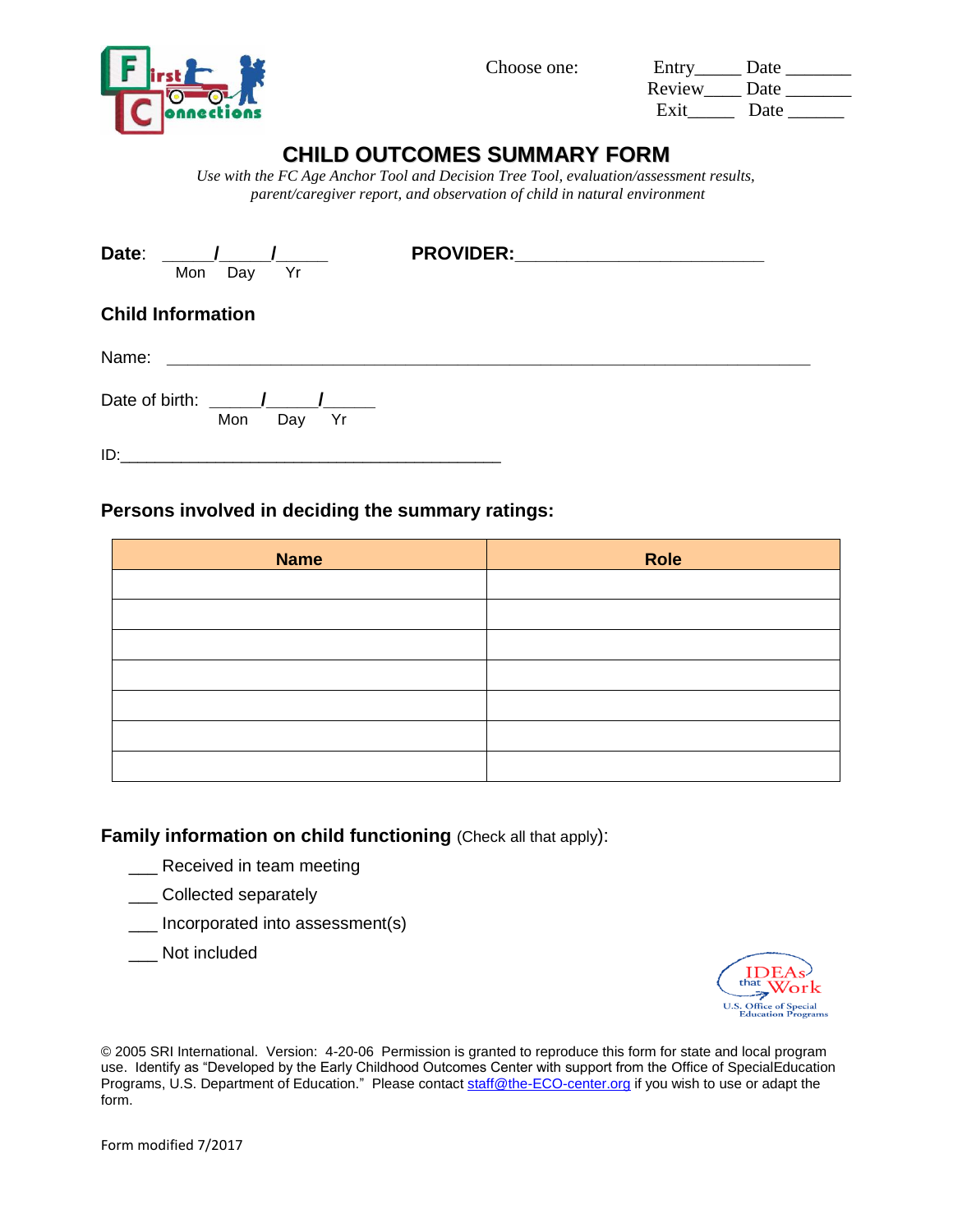# **1. POSITIVE SOCIAL-EMOTIONAL SKILLS (INCLUDING SOCIAL RELATIONSHIPS)**

*Using the first column of the FC Age Anchor Tool page that corresponds with the child's chronological age, individuals in close contact with the child mark the skills in this outcome area that the child typically uses in a variety of situations and settings and the IFSP team discusses.*

#### **1a. To what extent does this child show age-appropriate functioning, across a variety of settings and situations, on this outcome?**

*Using the Decision Tree tool, the IFSP team works through the flowchart to determine the rating based on child's use of age-appropriate skills (on the Age Anchor Tool) or skills immediately preceding age-appropriate skills (immediate foundational skills):*

| <b>Child is not</b><br>yet using<br><i>immediate</i><br>foundational<br>skills in any<br>setting /<br>situation | <b>Child rarely</b><br><b>uses</b><br><i>immediate</i><br>foundational<br>skills across<br>settings and<br>situations. | <b>Child uses</b><br><i>immediate</i><br>foundational<br>skills across<br>settings and<br><b>situations</b><br>most or all<br>of the time | Uses more<br><b>behavior</b><br>that is not<br>yet age-<br>appropriate<br>than age-<br>appropriate | Uses a mix<br>of age-<br>appropriate<br>and not<br>age-<br>appropriate<br>behavior<br>and skills | Uses age-<br>appropriate<br>across all or<br>almost all<br>settings /<br>situations -<br>some<br>concerns | Uses age-<br>appropriate<br>across<br>settings /<br><b>situations</b><br>$- no$<br>concerns |
|-----------------------------------------------------------------------------------------------------------------|------------------------------------------------------------------------------------------------------------------------|-------------------------------------------------------------------------------------------------------------------------------------------|----------------------------------------------------------------------------------------------------|--------------------------------------------------------------------------------------------------|-----------------------------------------------------------------------------------------------------------|---------------------------------------------------------------------------------------------|
|                                                                                                                 | 2                                                                                                                      | 3                                                                                                                                         |                                                                                                    | 5                                                                                                |                                                                                                           |                                                                                             |

### **Supporting evidence for answer to Question 1a**

| <b>Source of</b><br>information | <b>Date</b> | <b>Summary of Relevant Results</b> |
|---------------------------------|-------------|------------------------------------|
|                                 |             |                                    |
|                                 |             |                                    |
|                                 |             |                                    |
|                                 |             |                                    |
|                                 |             |                                    |
|                                 |             |                                    |
|                                 |             |                                    |
|                                 |             |                                    |
|                                 |             |                                    |
|                                 |             |                                    |

**1b.** *(If Question 1a has been answered previously):* **Has the child shown** *any* **new skills or behaviors related to positive social-emotional skills since the last outcomes summary?**  *(Select "yes" or "no" and describe progress)*

| <b>Yes</b> | $1\rightarrow$ | Describe progress: |
|------------|----------------|--------------------|
| <b>No</b>  |                |                    |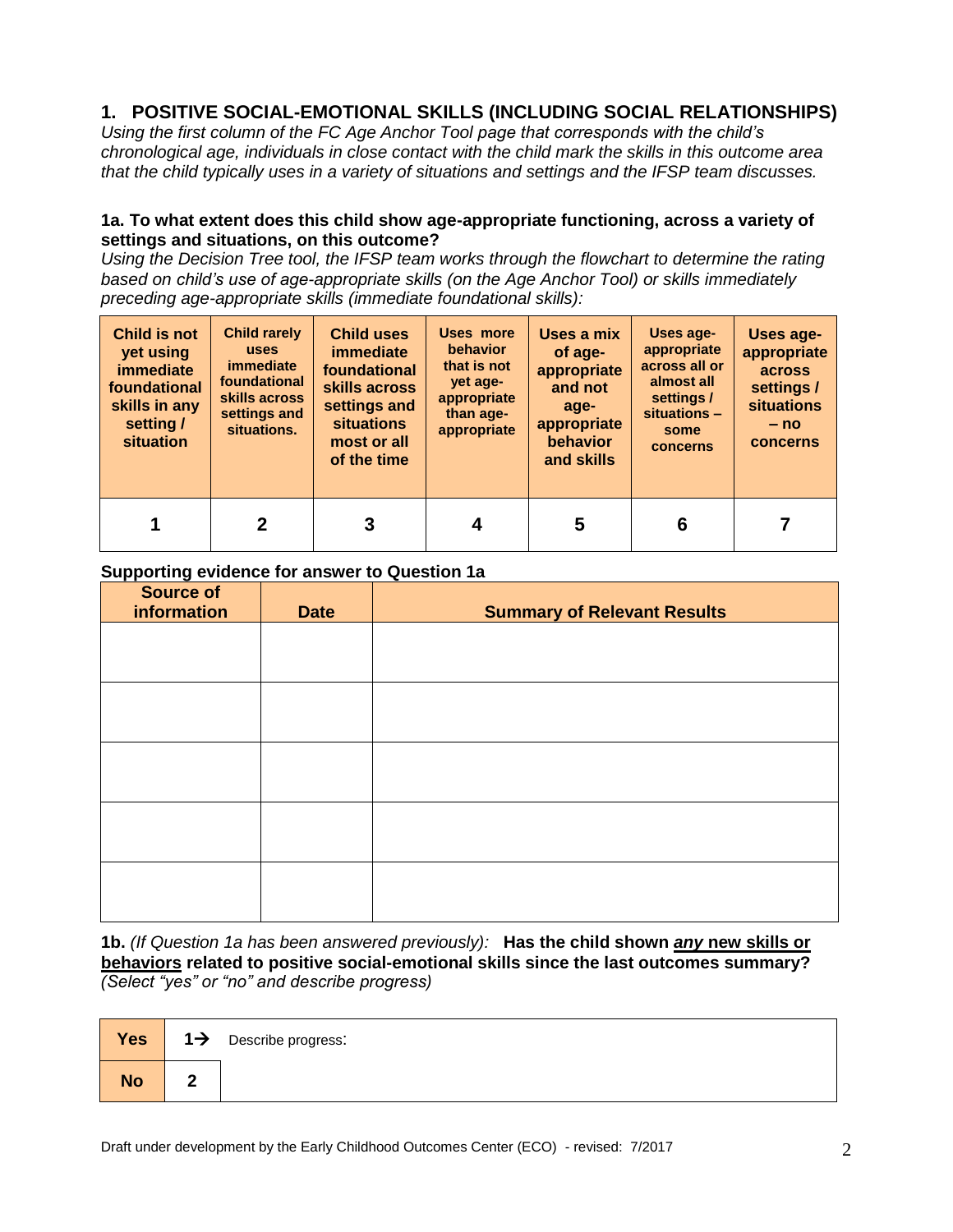# **2. ACQUIRING AND USING KNOWLEDGE AND SKILLS**

*Using the second column of the FC Age Anchor Tool page that corresponds with the child's chronological age, individuals in close contact with the child mark the skills in this outcome area that the child typically uses in a variety of situations and settings and the IFSP team discusses.*

#### **2a. To what extent does this child show age-appropriate functioning, across a variety of settings and situations, on this outcome?**

*Using the Decision Tree tool, the IFSP team works through the flowchart to determine the rating based on child's use of age-appropriate skills (on the Age Anchor Tool) or skills immediately preceding age-appropriate skills (immediate foundational skills):*

| Child is not<br>yet using<br>immediate<br>foundational<br>skills in any<br>setting /<br>situation | <b>Child rarely</b><br><b>uses</b><br><i>immediate</i><br>foundational<br>skills across<br>settings and<br>situations. | <b>Child uses</b><br><i>immediate</i><br>foundation<br>al skills<br>across<br>settings<br>and<br><b>situations</b> | Uses more<br><b>behavior</b><br>that is not<br>yet age-<br>appropriate<br>than age-<br>appropriate | Uses a mix<br>of age-<br>appropriate<br>and not<br>age-<br>appropriate<br>behavior<br>and skills | Uses age-<br>appropriate<br>across all or<br>almost all<br>settings /<br>situations -<br>some<br>concerns | Uses age-<br>appropriate<br>across<br>settings /<br><b>situations</b><br>$- no$<br>concerns |
|---------------------------------------------------------------------------------------------------|------------------------------------------------------------------------------------------------------------------------|--------------------------------------------------------------------------------------------------------------------|----------------------------------------------------------------------------------------------------|--------------------------------------------------------------------------------------------------|-----------------------------------------------------------------------------------------------------------|---------------------------------------------------------------------------------------------|
|                                                                                                   | 2                                                                                                                      |                                                                                                                    |                                                                                                    | 5                                                                                                | 6                                                                                                         |                                                                                             |

### **Supporting evidence for answer to Question 2a**

| <b>Source of</b><br>information | <b>Date</b> | <b>Summary of Relevant Results</b> |
|---------------------------------|-------------|------------------------------------|
|                                 |             |                                    |
|                                 |             |                                    |
|                                 |             |                                    |
|                                 |             |                                    |
|                                 |             |                                    |
|                                 |             |                                    |
|                                 |             |                                    |
|                                 |             |                                    |
|                                 |             |                                    |
|                                 |             |                                    |
|                                 |             |                                    |

**2b.** *(If Question 2a has been answered previously):* **Has the child shown** *any* **new skills or behaviors related to acquiring and using knowledge and skills since the last outcomes summary?** *(Select "yes" or "no" and describe progress)*

| Yes       | $1\rightarrow$ Describe progress: |
|-----------|-----------------------------------|
| <b>No</b> |                                   |